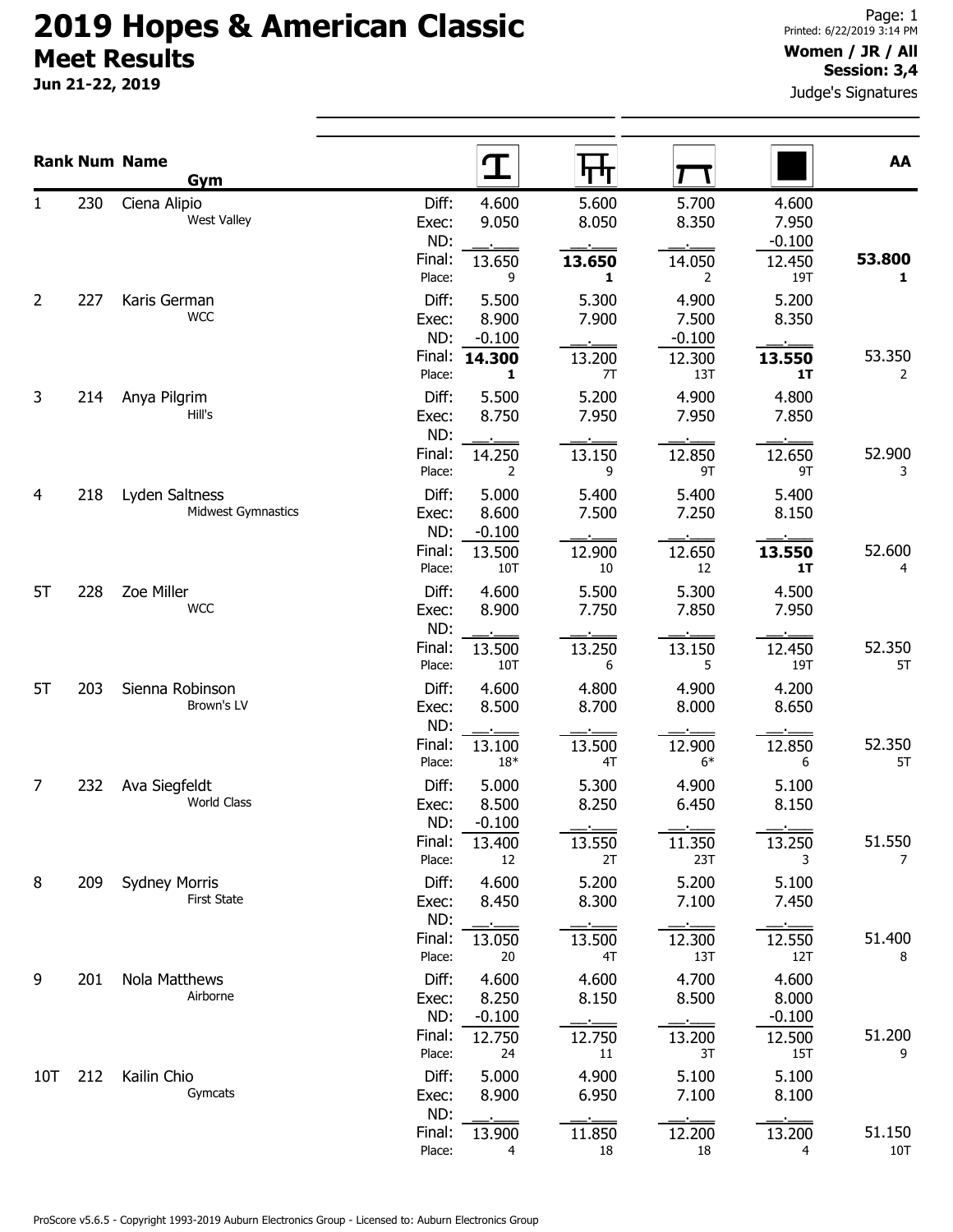# 2019 Hopes & American Classic Meet Results

Jun 21-22, 2019

#### Women / JR / All Session: 3,4

|     |     | <b>Rank Num Name</b><br>Gym                |                                                     |                |                            |                            | AA            |
|-----|-----|--------------------------------------------|-----------------------------------------------------|----------------|----------------------------|----------------------------|---------------|
| 10T | 207 | Lauren Little<br><b>Everest Gymnastics</b> | Diff:<br>4.200<br>8.750<br>Exec:<br>ND:             | 5.200<br>8.000 | 4.800<br>7.500             | 4.800<br>7.900             |               |
|     |     |                                            | Final:<br>12.950<br>22T<br>Place:                   | 13.200<br>7T   | 12.300<br>13T              | 12.700<br>8                | 51.150<br>10T |
| 12  | 233 | Jamie Wright<br><b>World Class</b>         | Diff:<br>5.000<br>8.850<br>Exec:<br>ND:             | 4.100<br>7.450 | 5.000<br>7.900             | 4.600<br>7.950             |               |
|     |     |                                            | Final:<br>13.850<br>Place:<br>5                     | 11.550<br>20   | 12.900<br>6T               | 12.550<br>12T              | 50.850<br>12  |
| 13  | 217 | Katelyn Rosen<br>Mavericks                 | Diff:<br>5.000<br>8.800<br>Exec:<br>ND:<br>$-0.100$ | 3.900<br>7.700 | 5.200<br>8.000             | 4.800<br>7.400             |               |
|     |     |                                            | Final:<br>13.700<br>Place:<br>7T                    | 11.600<br>19   | 13.200<br>3T               | 12.200<br>23               | 50.700<br>13  |
| 14  | 204 | Annalise Newman-Achee<br>Chelsea Piers     | Diff:<br>4.600<br>8.700<br>Exec:<br>ND:             | 4.700<br>7.750 | 4.200<br>7.900             | 4.700<br>7.850             |               |
|     |     |                                            | Final:<br>13.300<br>Place:<br>$13*$                 | 12.450<br>14   | 12.100<br>19T              | 12.550<br>12T              | 50.400<br>14  |
| 15  | 211 | Mya Witte<br>Genie's                       | Diff:<br>4.600<br>8.700<br>Exec:<br>ND:             | 3.800<br>7.100 | 5.700<br>8.400             | 4.700<br>7.100             |               |
|     |     |                                            | Final:<br>13.300<br>$13*$<br>Place:                 | 10.900<br>25   | 14.100<br>1                | 11.800<br>24               | 50.100<br>15  |
| 16  | 215 | Elizabeth Gantner<br><b>JPAC</b>           | 4.600<br>Diff:<br>8.500<br>Exec:<br>ND:             | 4.800<br>7.800 | 5.100<br>6.900             | 4.600<br>7.650             |               |
|     |     |                                            | Final:<br>13.100<br>$18*$<br>Place:                 | 12.600<br>13   | 12.000<br>21               | 12.250<br>21T              | 49.950<br>16  |
| 17  | 216 | Ariel Posen<br>MG Elite                    | Diff:<br>4.600<br>7.550<br>Exec:<br>ND:<br>$-0.100$ | 4.800<br>7.600 | 5.000<br>7.950<br>$-0.100$ | 4.500<br>8.100             |               |
|     |     |                                            | Final:<br>12.050<br>Place:<br>26                    | 12.400<br>15   | 12.850<br>9Τ               | 12.600<br>11               | 49.900<br>17  |
| 18  | 226 | Sophie Parenti<br>San Mateo                | Diff:<br>4.600<br>8.550<br>Exec:<br>ND:             | 4.800<br>6.250 | 4.900<br>8.000             | 4.500<br>8.150             |               |
|     |     |                                            | Final:<br>13.150<br>Place:<br>17                    | 11.050<br>23T  | 12.900<br>$6*$             | 12.650<br>9T               | 49.750<br>18  |
| 19  | 224 | Olivia Ahern<br>River City Gym             | Diff:<br>4.600<br>8.600<br>Exec:<br>ND:             | 4.800<br>7.900 | 4.400<br>7.700             | 4.000<br>7.900<br>$-0.200$ |               |
|     |     |                                            | Final:<br>13.200<br>$15*$<br>Place:                 | 12.700<br>12   | 12.100<br>19T              | 11.700<br>26T              | 49.700<br>19  |
| 20  | 219 | Joscelyn Roberson<br><b>NETE</b>           | Diff:<br>4.600<br>8.600<br>Exec:<br>ND:             | 3.700<br>7.400 | 5.900<br>6.950             | 4.800<br>7.700             |               |
|     |     |                                            | Final:<br>13.200<br>$15*$<br>Place:                 | 11.100<br>22   | 12.850<br>9T               | 12.500<br>15T              | 49.650<br>20  |